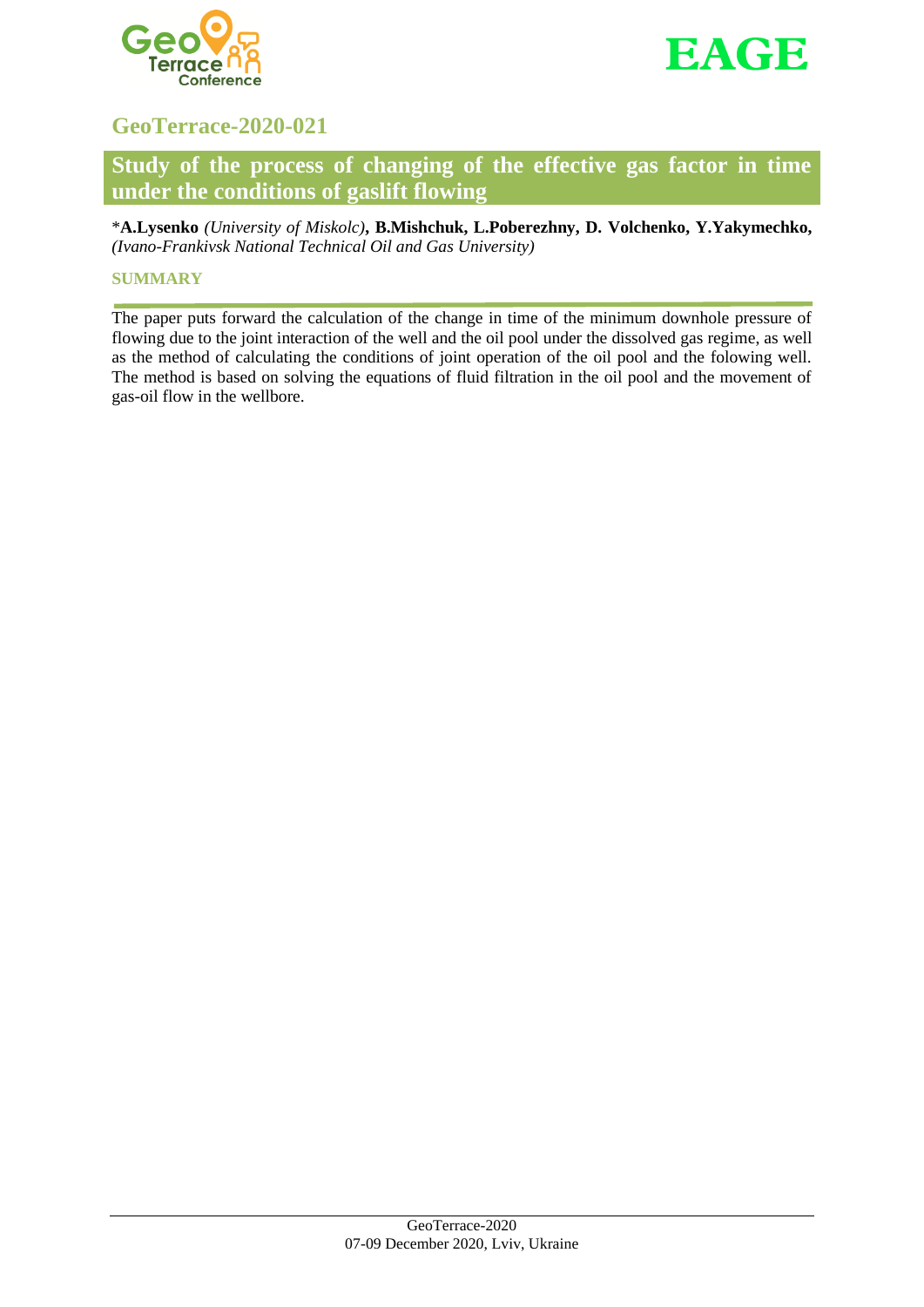



#### **Introduction**

In the process of wells operation, when the oil deposit operates in the mode of dissolved gas , the pressure at the bottom of the production well is lower than the saturation pressure of oil with gas, and at first free gas flows from the reservoir into the well in large quantities;therefore,it is only flowing of a well that can be applicable for a well operation (gas lift flowing; the third type of flow wells). Consequently, as the consumption of free gas lessens, one may use mechanized methods (gas lift or pump) (Boiko, 2018).

### **Method and Theory**

Gas lifting condition of the flow well of the third type where there has begun the process of gas exhaustion in the producing payout bed is given as effective gas factor  $G_{\text{eff}}$  (Boiko, 2018):

$$
G_{\rm eff} \ge R_{\rm Oopt} \,, \tag{1}
$$

or in the expanded view

$$
\left[G_0 - \alpha_s \left(\frac{p_{bh} + p_2}{2} - p_0\right)\right](1 - n_w) \ge \frac{0.282 L \rho g \left[L \rho g - (p_{bh} - p_2)\right]}{d^{0.5} (p_{bh} - p_2) p_0 \ln \frac{p_{bh}}{p_2}}\,,\tag{2}
$$

 $\alpha_{\rm 0opt}$  – specific gas consumption equired for fliud lifting in awell;  $G_0$ – operational gas factor; α<sub>s</sub> coefficient of solubility of gas in oil;  $p_{bh}$  – down hole pressure;  $p_2$  – pressure at the mouth (one mission) of the well (connects the work of the well with the system of gathering and transportation of products in the field);  $p_0$  – standard pressure;  $n_w$  – water content to products (in the model of dissolved gas it mostly shows as  $n_w = 0$ );  $L$  – length of tubing in the well (in wells of the third type tubing should be lowered to the middle of the interval of inflow of liquid, i.e. to the middle of the interval of perforation);  $d$  – inner diameter of the tubing (for preliminary calculations one can set a priori depending on the flow rate; nominal diameter, which is set, usually equals to 73 mm);  $\rho$ average density of oil in a well;  $g$  – free fall acceleration.

The effective gas factor  $G_{\text{eff}}$  characterizes the amount of reservoir energy formation energy (free gas expansion energy) coming from the formation (i.e. what one has), and the specific gas consumption  $R_{0opt}$ , which is required to lift the fluid in the well (what one has to have), is calculated according to the O.P.Krylov's formula on the optimal mode at the highest efficiency of the lifting process (one can take the maximum mode, if necessary).

Figure 1. demonstrates the graphical interpretation of the condition of the gas lift flowing of the well.

Thus, the condition of gas-lift flowing, with the sign of equality in it, describes a long-term, controlled, jointly coordinated operation of the flowing well and oil reservoir. Regarding the condition of flowing, it appears that the coordination of the well and formation operations happens "automatically" (due to self-regulation) because of due to the down hole pressure , while the other parameters are known and they are a priori predetermined values. The operational gas factor is considered set as well. Still,on the planning satege for the flowing well operation the operational gas factor is set constant for conditions at the beginning and end of the flowing period (it is only the effective gas factor that changes), and the calculation is reduced to the minimum down hole pressure at the end of the flowing period at a given flow and well mouth pressure and corresponding flow at the beginning of the flowing period (Boiko, 2018).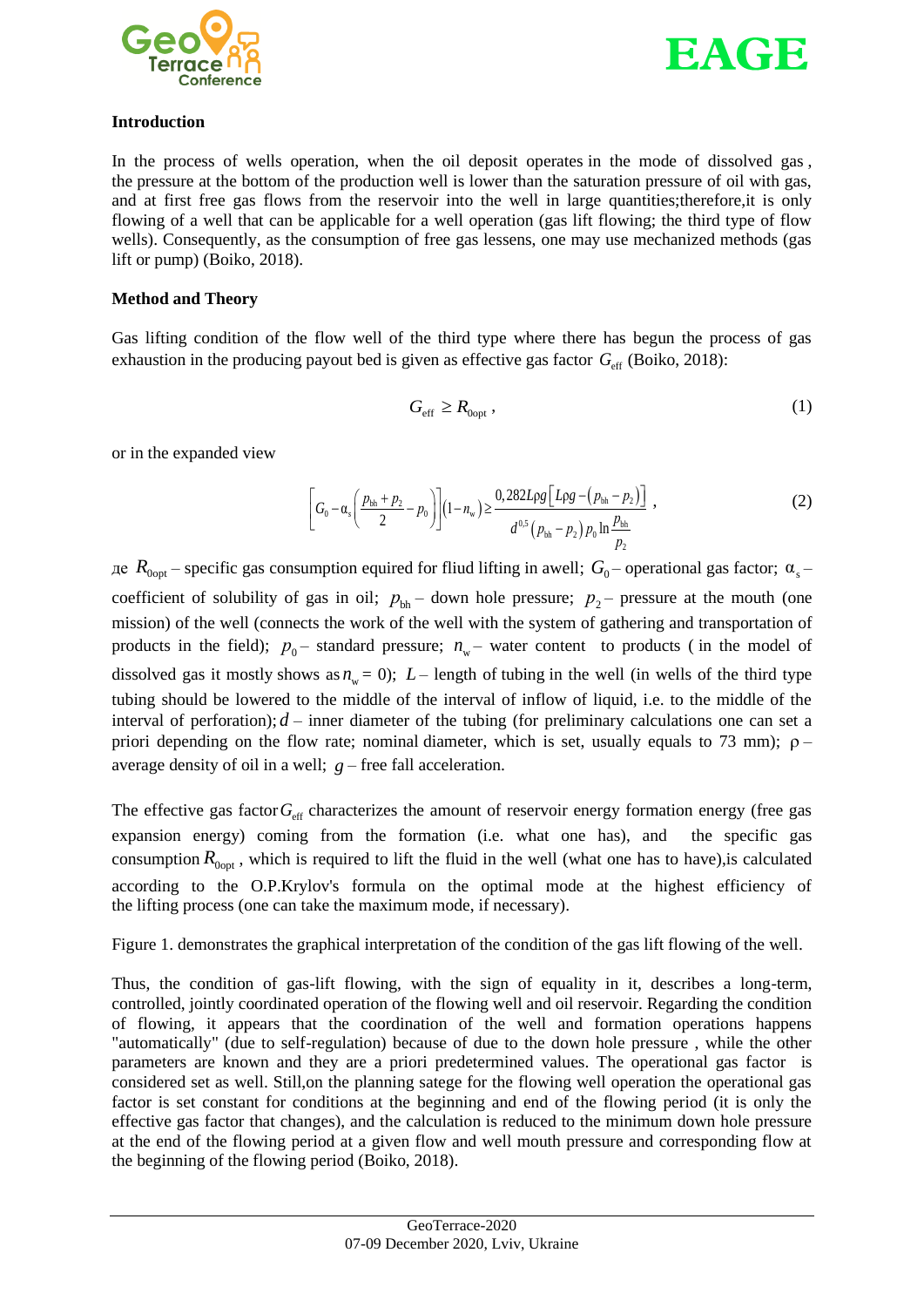



Regarding the operational gas factor, it is determined by the work of the reservoir and it is calculated following any method of design and develop of oil fields under the dissolved gas regime. The results of experiments (Kachmar, 2004) show that initially,during the operation of the oil pool,the gas factor increases slowly (during the first phase, even with some decrease), then it increases intensively, reaches a maximum, and due to the exhaustion of the oil pool it decreases sharply, i.e. operational gas factor is variable over time. In practical implementation of exploitation of wells under the dissolved gas regime of and in the process of calculation of the expected oil production it serves as the basis to set conditions of constant flow rate at the flowing and mechanized extraction at an early stage of production, when the formation pressure is high, and though formation pressure and reservoir pressure do lower, but their values are still high , and it is still possible to carry out controlled fluid withdrawal. At a later stage of development of the well, when the well equipment is already worn outand down hole and formation pressures do not provide well flowing, and the power of the mechanized method (subsiding of tubing or pump below the liquid level) is fully used, the condition of constant selection is impossible; therefore, it makes perfect sense to operate the well at constant down hole pressure (Kachmar, 2004, Poberezhnyi, 2017).

To substantiate the nature of the flowing well in terms of self-regulation with the operation of the formation, we limit ourselves to the probability-statistical cumulative S - similar growth curve, such as the Gompertz curve to describe the change in the accumulated operational gas factor  $G_0(t)$  over time *t* :

$$
\overline{G_0}(t) = G_{00} + Ae^{-ae^{-bt}} \quad , \tag{3}
$$

where  $G_{00}$  stands for the operational gas factor at a time  $t = 0$ , which is equal to the formation gas-oil ratio (or, alternatively, the gas saturation of formation oil;  $A$ ,  $a$ ,  $b$  -constant coefficients. Here coefficient *A* one can put as:

$$
A = abA_0, \tag{4}
$$

where  $A_0$  stands for the accumulated gas factor at the time  $t \to \infty$ .

Taking the derivative of expression (Baturyn, 2016), we get the differential curve for the current gas factor:

$$
G_{\rm eff}\left(t\right) = Aabe^{-b\cdot t_1}e^{-ae^{-b\cdot t_1}},\tag{5}
$$

and taking into account the period of the constant gas factor until we get the differential curve for the beginning of the countdown 1 *t*

$$
G_{\rm eff}(t) = G_{00} + Aabe^{-b \cdot t_1}e^{-ae^{-b \cdot t_1}}.
$$
 (6)

To describe the dependence  $G_{\text{eff}}(t)$  we select the coefficients  $A, a, b$  according to the nature of the change of the curve and two points that determine:

a)multiplicity of growth of the gas factor

$$
\varphi_{\rm eff} = \frac{G_{\rm eff} (t_n) - G_{00}}{G_{00}} = \frac{bA}{e};
$$
\n(7)

b) moment of time  $t_{n}$ , when the current gas factor goes to maximum (then it falls)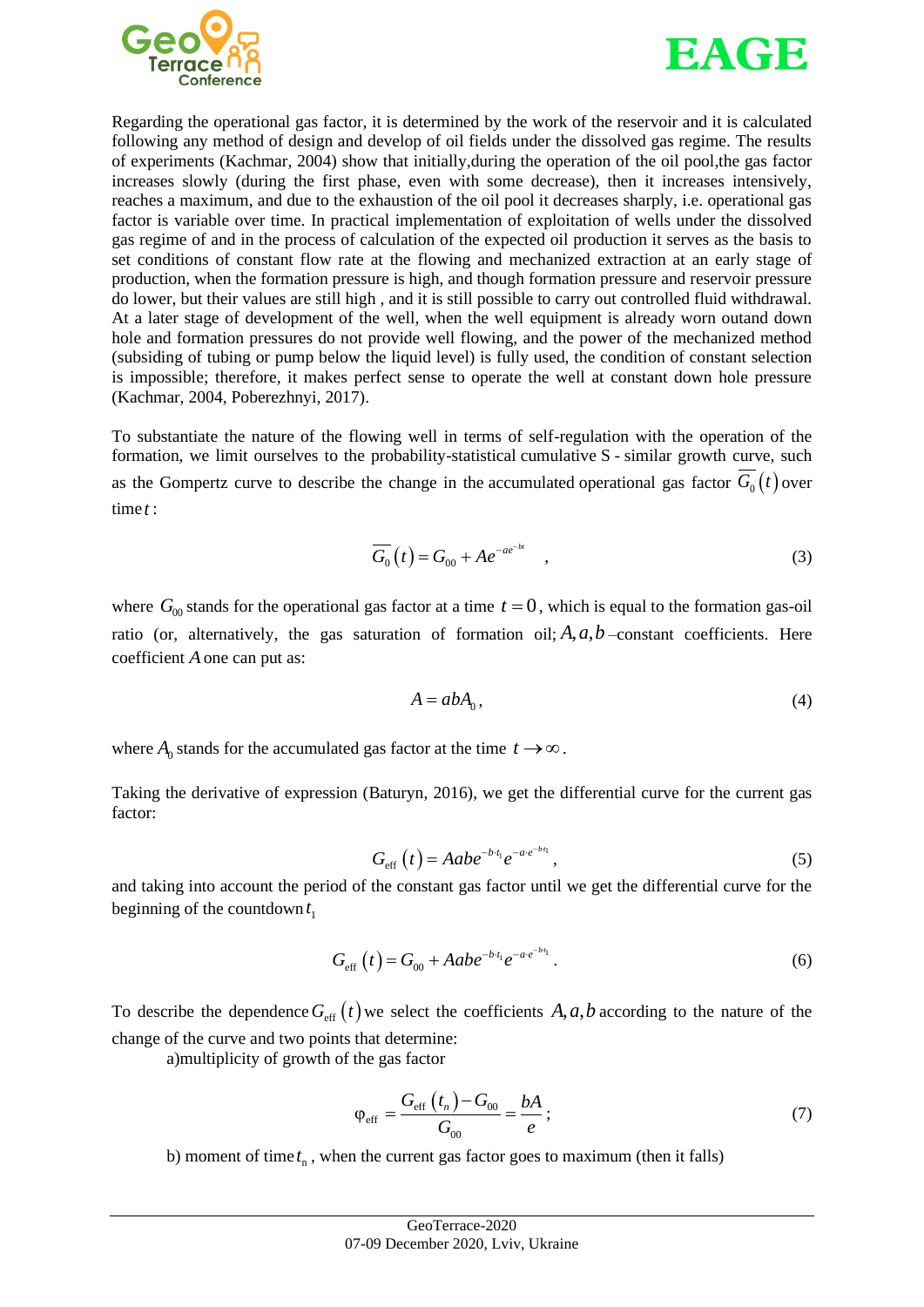



$$
t_{\rm n} = \frac{\ln a}{b}.\tag{8}
$$

According to the experimental, calculational an dindustrial data (Telkov, 2001, Basnyev, 2005) it is established (Fig. 3), that for analysis one can take  $\varphi_{\text{eff}} = 7.5$ ,  $t_n \approx 6$  years  $\approx 1.9 \cdot 10^8$  c, and then find the coefficients  $A$ ,  $a$ ,  $b$  of the system of equations(Boiko, 2011), (10), (11), where the accumulated gas factor of known value :  $G_0(t_n)$  :

$$
A_0 = \overline{G_0}(t_n) \cdot e^{a \cdot e^{-b t_n}}, \qquad (9)
$$

that is

$$
b^2 \cdot e^{bt_n} G_{\rm eff}(t_n) - \varphi_{\rm eff} = 0 \, ; \tag{10}
$$

$$
a = e^{bt_n}, \tag{11}
$$

where  $b = 0, 8 \text{ c}^{-1}$ ;  $a = 125$ ;  $A_0 = 140 \frac{\text{m}^3}{\text{m}^3}$ m m  $A = 3800 \frac{\text{m}^3}{\text{m}^3}$ m  $m^3 \cdot c$ 

For calculations we take:  $G_{00} = 140 \frac{\text{m}^3}{\text{m}^3}$ m m  $; H = 2000 \text{ m}; d = 0,062 \text{ m}; p_2 = 0,5 \cdot 10^6 \text{ Pa};$ 

.

$$
p_0 = 0, 1 \cdot 10^6
$$
 Pa;  $g = 9.81 \frac{m^2}{s}$ ;  $\alpha_s = 10^{-5} \frac{m^3}{(m^3 \cdot Pa)}$ ;  $\rho = 860 \frac{kg}{m^3}$   $\varphi_{eff} = 7, 5$ ;  $t_n = 6$  years.

Consequently, the flowing condition looks like:

condition looks like:  
\n
$$
\left(G_{00} + Aabe^{-b t_1}e^{-ae^{-b t_1}}\right) - \alpha_s \left(\frac{p_{bh} + p_2}{2} - p_0\right) =
$$
\n
$$
= \frac{0,282 L \rho g \left[L \rho g - (p_{bh} - p_2)\right]}{d^{0.5} (p_{bh} - p_2) p_0 \ln \frac{p_{bh}}{p_2}},
$$
\n(12)

Or

$$
G_{\rm eff}\left[p_{\rm bh}\left(t\right)\right] \ge R_{\rm Oopt}\left[p_{\rm bh}\left(t\right)\right],\tag{13}
$$

therefore, we find the down hole pressure  $p_{\text{bh}}$  as a function of time *t*, that is

$$
p_{\text{bh}} = p_{\text{bh}}(t). \tag{14}
$$

The solution of this equation can be obtained with the help of a computer by the method of iteration in the machine environment MathCad or by the graphical and analytical way. (Fig. 1). We shall demonstrate the solution graphically.

#### **Examples (Optional)**



*Figure 1 Graphic in terpretation of the conditions of the gaslifting flowing of a well (possible lowing is depicted with cross-hatched are a in between oil-pool bottom-hole pressure*  $p_{_{\text{\tiny{III}}}}$  *and minimal bottom-hole pressure*  $p_{\text{\tiny B\tiny{M\tiny{H\tiny{H}}}}}$ *).*